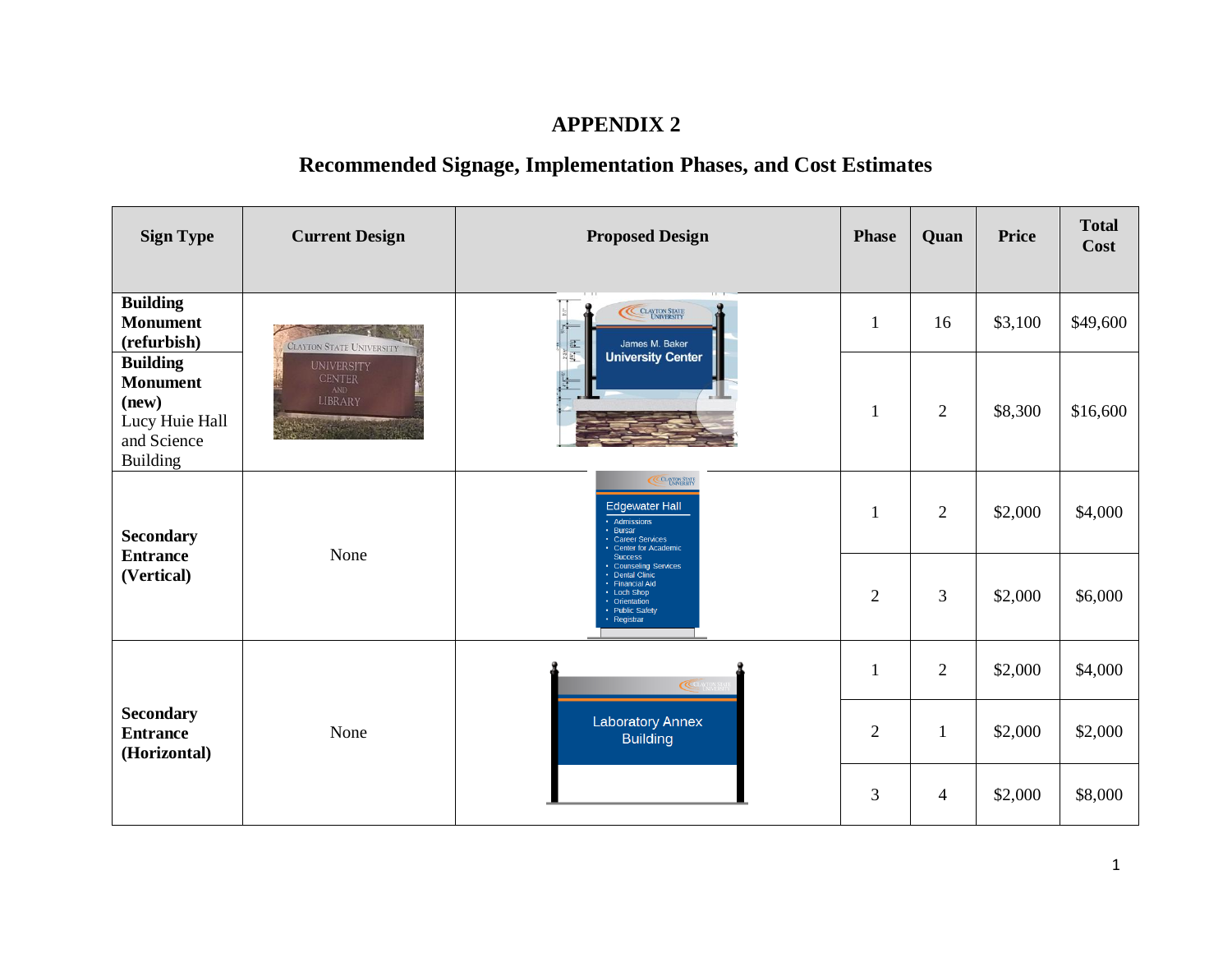| <b>Sign Type</b>                                    | <b>Current Design</b>                                                                | <b>Proposed Design</b>                                                                         | <b>Phase</b>   | Quan    | <b>Price</b> | <b>Total</b><br>Cost |
|-----------------------------------------------------|--------------------------------------------------------------------------------------|------------------------------------------------------------------------------------------------|----------------|---------|--------------|----------------------|
| <b>Street Sign</b>                                  | Caldwell Drive<br>Caldwell Drive                                                     | $\mathbf{1}$                                                                                   | 9              | \$400   | \$3,600      |                      |
|                                                     |                                                                                      |                                                                                                | 3              | $\,8\,$ | \$400        | \$3,200              |
| <b>Vehicle</b><br><b>Direction</b><br>(refurbished) | CLAYTON STATE<br>→ To HWV64<br>$\rightarrow$ Main Entrance<br>$\rightarrow$ CSU East | <b>CLAYTON STATE</b><br>$\rightarrow$ To Highway 54<br>Main Entrance<br>$\rightarrow$ CSU East | $\overline{2}$ | 17      | \$800        | \$13,600             |
| <b>Vehicle</b><br><b>Directional</b><br>(new)       |                                                                                      |                                                                                                | $\mathbf{1}$   | $\,8\,$ | \$2,000      | \$16,000             |
| <b>Parking Lot</b><br>(refurbished)                 | CLAYTON<br><b>PARKING</b><br>$\mathbf{G}$<br>Nobacco Free                            | CL WION STATE<br>Parking<br>Central<br>$\overline{2}$<br><b>Tobacco-free Campus</b>            | $\mathbf{1}$   | 19      | \$800        | \$15,200             |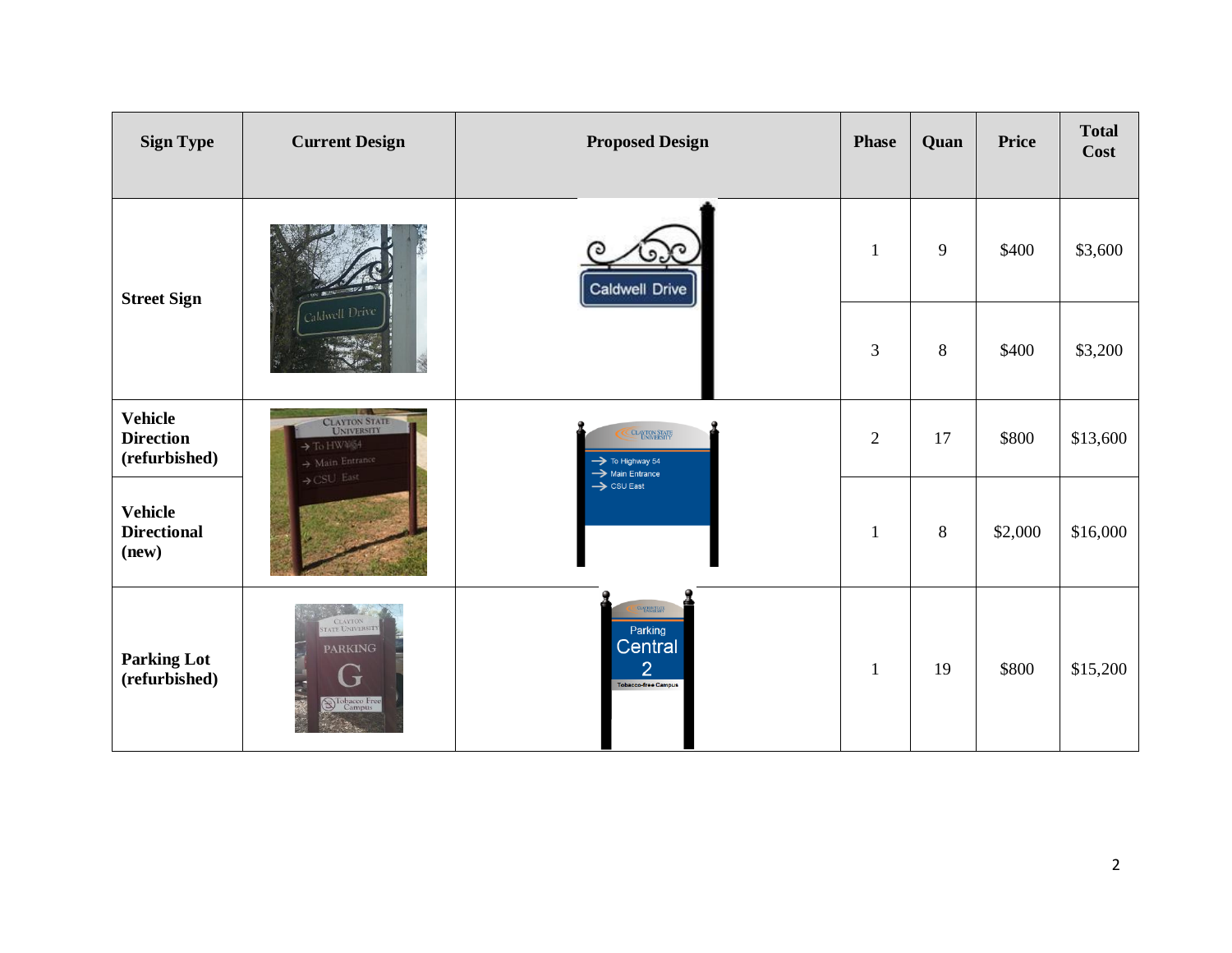| <b>Sign Type</b>                                          | <b>Current Design</b>                                     | <b>Proposed Design</b>                                                                                                                                                                                                                            | <b>Phase</b> | Quan         | Price | <b>Total</b><br>Cost |
|-----------------------------------------------------------|-----------------------------------------------------------|---------------------------------------------------------------------------------------------------------------------------------------------------------------------------------------------------------------------------------------------------|--------------|--------------|-------|----------------------|
| <b>No Parking</b><br>(Spivey Hall<br><b>Entry Circle)</b> |                                                           |                                                                                                                                                                                                                                                   | $\mathbf{1}$ | $\mathbf{1}$ | \$200 | \$200                |
| <b>Parking</b><br><b>Designation</b><br>(refurbished)     | <b>Student</b><br>Parking<br>Only<br>with Valid<br>Permit | Faculty<br>Student<br>Parking<br>Parking<br>Only<br>Only<br>with Valid<br>with Valid<br>Permit<br>Permit<br>Clayton<br>Laker Hall<br><b>Station</b><br>Parking<br>Parking<br>Only<br><b>Violators</b><br>with Valid<br>will be<br>Permit<br>Towed | $\mathbf{1}$ | 133          | \$200 | \$26,600             |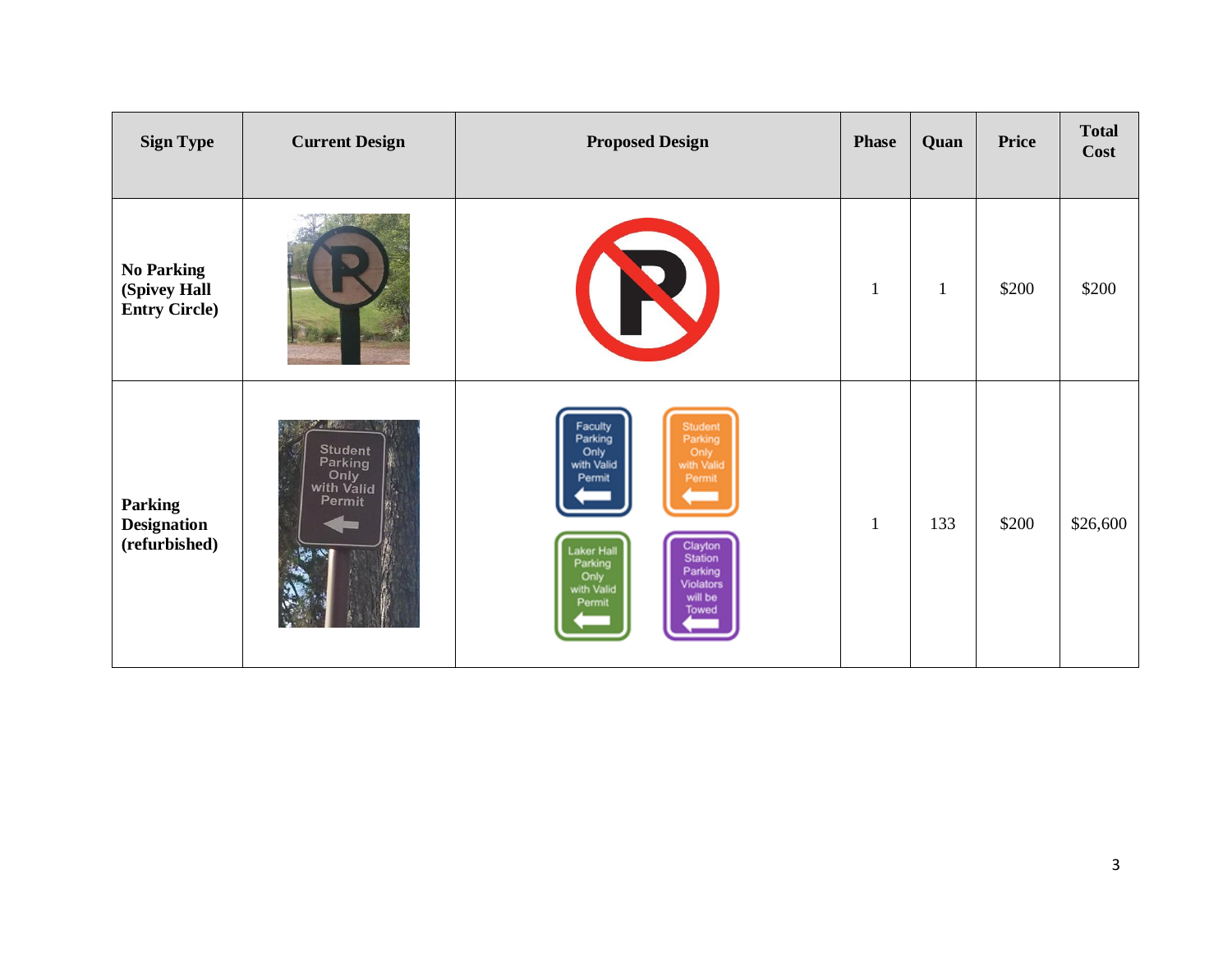| <b>Sign Type</b>                | <b>Current Design</b>                                                                                                                                                                                                                                                    | <b>Proposed Design</b>                                                                                                                                                                                      | <b>Phase</b>   | Quan         | <b>Price</b> | <b>Total</b><br>Cost |
|---------------------------------|--------------------------------------------------------------------------------------------------------------------------------------------------------------------------------------------------------------------------------------------------------------------------|-------------------------------------------------------------------------------------------------------------------------------------------------------------------------------------------------------------|----------------|--------------|--------------|----------------------|
| Pedestrian<br>(refurbished)     | <b>CLAYTON</b><br><b>STATE UNIVERSITY</b><br>$\rightarrow$ Athletics<br>$\rightarrow$ Spivey Hall<br>$\rightarrow$ Continuing Education<br><b>↑ University Center</b><br>↑ Welcome Center<br><b>1 Student Services</b><br><b>↑ Public Safety</b><br><b>1 Main Campus</b> | <b>CLANTON STATE</b><br>$\rightarrow$ Athletics<br>> Spivey Hall<br>$\rightarrow$ Continuing Education<br>↑ University Center<br>↑ Welcome Center<br>↑ Student Services<br>个 Public Safety<br>↑ Main Campus | 3              | 12           | \$800        | \$9,600              |
| <b>Kiosk</b> (repaint<br>black) | 医阴茎突出<br>almania                                                                                                                                                                                                                                                         |                                                                                                                                                                                                             | $\overline{2}$ | 3            | \$700        | \$2,100              |
| <b>Kiosk</b><br>(purchase new,  |                                                                                                                                                                                                                                                                          | No design change, painted black                                                                                                                                                                             | (SAC)          | $\mathbf{1}$ | \$3,500      | \$3,500              |
| painted black)                  |                                                                                                                                                                                                                                                                          |                                                                                                                                                                                                             | 3              | $\mathbf{1}$ | \$3,500      | \$3,500              |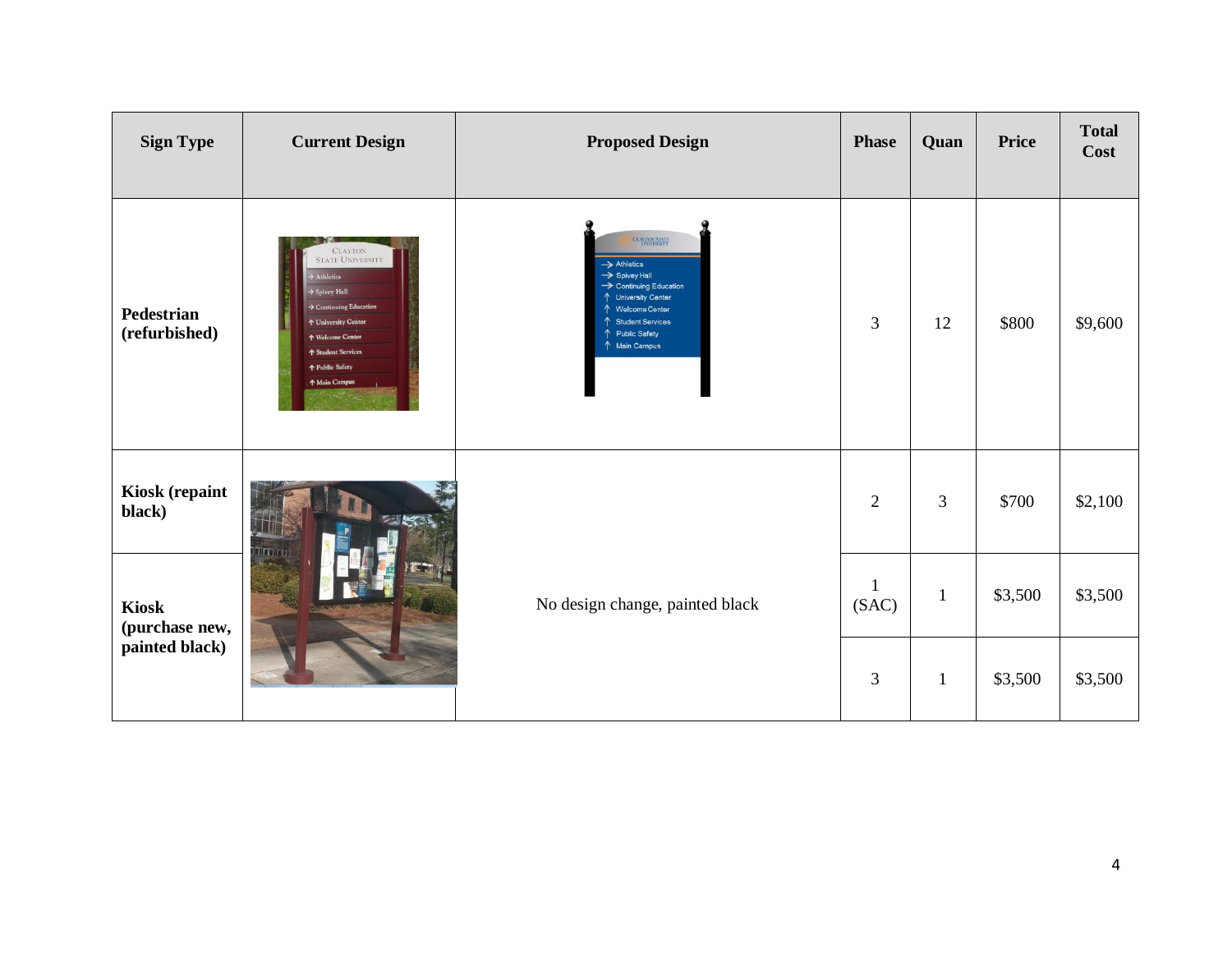| <b>Sign Type</b>                   | <b>Current Design</b>                                                                                                                                  | <b>Proposed Design</b>                                                                                                      | <b>Phase</b>   | Quan           | <b>Price</b> | <b>Total</b><br>Cost |
|------------------------------------|--------------------------------------------------------------------------------------------------------------------------------------------------------|-----------------------------------------------------------------------------------------------------------------------------|----------------|----------------|--------------|----------------------|
| <b>Irrigation</b>                  | 1000000<br><b>CSU SUSTAINABLE PRACTICES</b><br><b>CAMPUS IRRIGATION</b><br><b>SUPPLIED BY</b><br><b>RETENTION POND</b><br><b>WATER</b><br><b>PHIN.</b> | <b>CSU SUSTAINABLE PRACTICES</b><br><b>CAMPUS IRRIGATION</b><br><b>SUPPLIED BY</b><br><b>RETENTION POND</b><br><b>WATER</b> | 3              | $\overline{4}$ | \$100        | \$400                |
| <b>Slippery When</b><br>Wet        |                                                                                                                                                        | <b>SLIPPERY</b><br><b>WHEN</b><br><b>WET</b>                                                                                | 3              | 6              | \$100        | \$600                |
| Do Not Feed<br>the Geese           | DO NOT FEED<br><b>THE DUCKS</b>                                                                                                                        | <b>PLEASE</b><br><b>DO NOT FEED</b><br><b>THE GEESE</b>                                                                     | $\overline{3}$ | $\overline{4}$ | \$400        | \$1,600              |
| <b>Lamp Post</b><br><b>Banners</b> | None                                                                                                                                                   | SIDE A<br>$2' - 10''$<br>$2' - 10''$<br>$2 - 9$<br>$2' - 9''$<br>Library<br><b>CCLAYTON STATE</b>                           | $\mathbf{1}$   | 16             | \$160        | \$2,560              |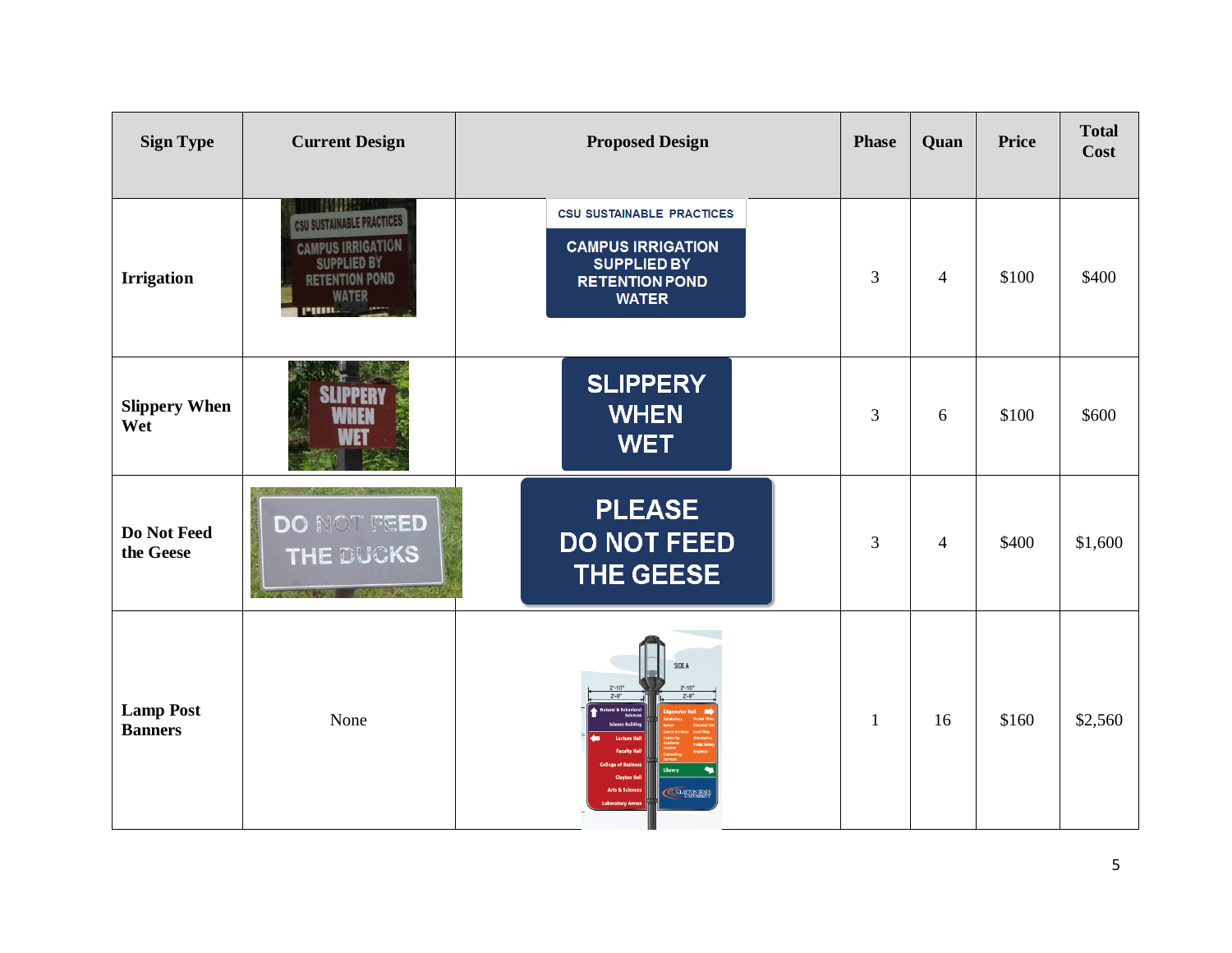| <b>Sign Type</b>                      | <b>Current Design</b> | <b>Proposed Design</b>                                            | <b>Phase</b>   | Quan         | <b>Price</b> | <b>Total</b><br>Cost |
|---------------------------------------|-----------------------|-------------------------------------------------------------------|----------------|--------------|--------------|----------------------|
| <b>Breathe Easy</b><br><b>Banners</b> | None                  | oggal<br><b>COUNTINS</b><br>Easy<br><b>ATTELL</b>                 | $\overline{2}$ | 10           | \$120        | \$1,200              |
| <b>Perimeter</b><br><b>Monument</b>   | None                  | CLAYTON STATE<br>Welcome to<br><b>Clayton State</b><br>University | $\overline{2}$ | $\mathbf{2}$ | \$2,500      | \$5,000              |
|                                       |                       |                                                                   |                |              |              |                      |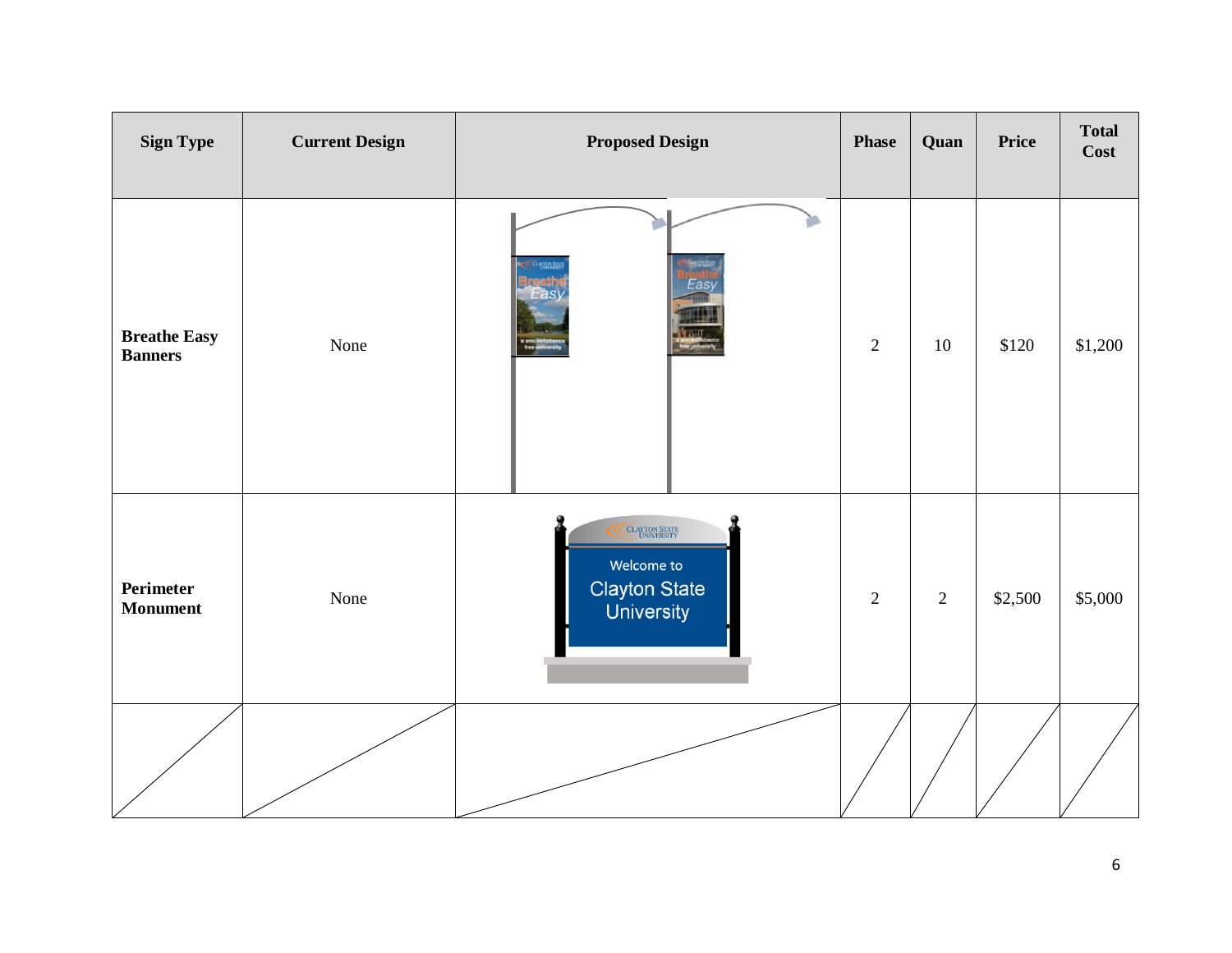| <b>Sign Type</b>                                                                                                                    | <b>Current Design</b> | <b>Proposed Design</b>                                                                                              | <b>Phase</b>   | Quan         | <b>Price</b> | <b>Total</b><br>Cost |
|-------------------------------------------------------------------------------------------------------------------------------------|-----------------------|---------------------------------------------------------------------------------------------------------------------|----------------|--------------|--------------|----------------------|
| <b>Perimeter</b><br><b>Vehicle</b><br><b>Directional</b><br><b>Signs</b><br>PV1 - PV8 on<br><b>Perimeter</b><br>Vehicle sign<br>map | None                  | <b>CLAYTON STATE</b><br><b>SOUTH ENTRANCE</b><br>Spivey Hall<br>< Student Activities Center<br>Continuing Education | $\mathbf{1}$   | 8            | \$2,500      | \$20,000             |
| <b>Entrance Gate</b><br>(South)                                                                                                     | None                  |                                                                                                                     | 3              | $\mathbf{1}$ | \$3,500      | \$3,500              |
| <b>Modifications</b><br>to HWY 54<br><b>Entrance Signs</b>                                                                          | None                  |                                                                                                                     | $\sqrt{2}$     | $\mathbf{1}$ | \$12,000     | \$12,000             |
| <b>Install new</b><br>Gate entrance<br>at Harper<br><b>Drive</b>                                                                    | None                  |                                                                                                                     | $\mathfrak{Z}$ | $\mathbf{1}$ | \$20,000     | \$20,000             |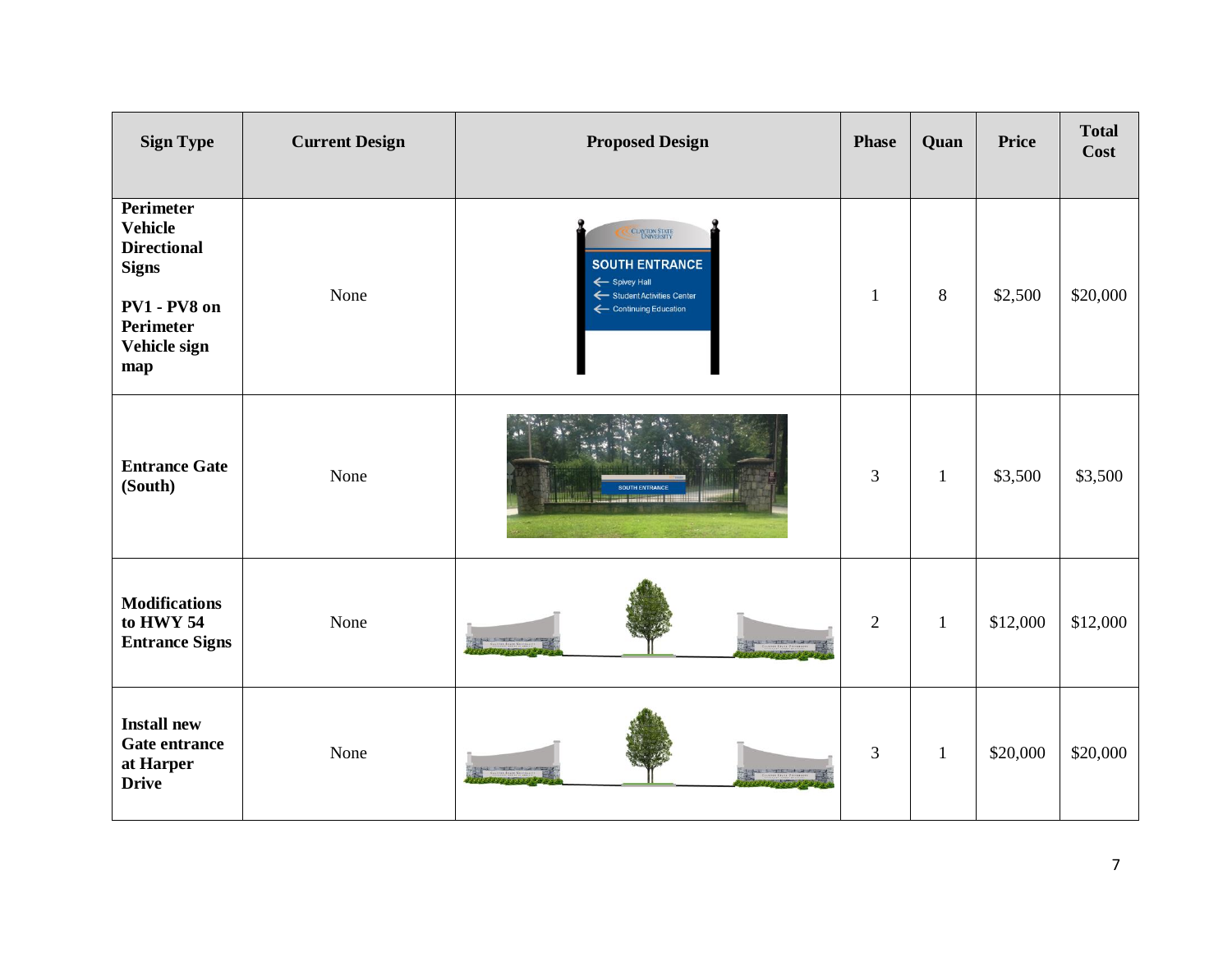| <b>Sign Type</b>                                           | <b>Current Design</b> | <b>Proposed Design</b>                                | <b>Phase</b>   | Quan           | <b>Price</b> | <b>Total</b><br>Cost |
|------------------------------------------------------------|-----------------------|-------------------------------------------------------|----------------|----------------|--------------|----------------------|
| <b>Clayton</b><br><b>Station</b><br><b>Entrance Sign</b>   | None                  | <b>Clayton Station</b><br><b>STANDARD</b>             | $\mathbf{1}$   | $\mathbf{1}$   | \$1,500      | \$1,500              |
| <b>Clayton</b><br><b>Station</b><br>perimeter              | None                  | CLAYTON STATE<br><b>Clayton Station</b><br>Apartments | 3              | $\overline{4}$ | \$600        | \$2,400              |
| <b>Directional</b><br>signs to CSU<br><b>East Entrance</b> | <b>CSU</b><br>SU      | $\overline{2}$                                        | $\overline{7}$ | \$60           | \$420        |                      |
|                                                            | <b>EAST</b>           | East<br>Entrance                                      | $\overline{2}$ | $\mathbf{1}$   | \$200        | \$200                |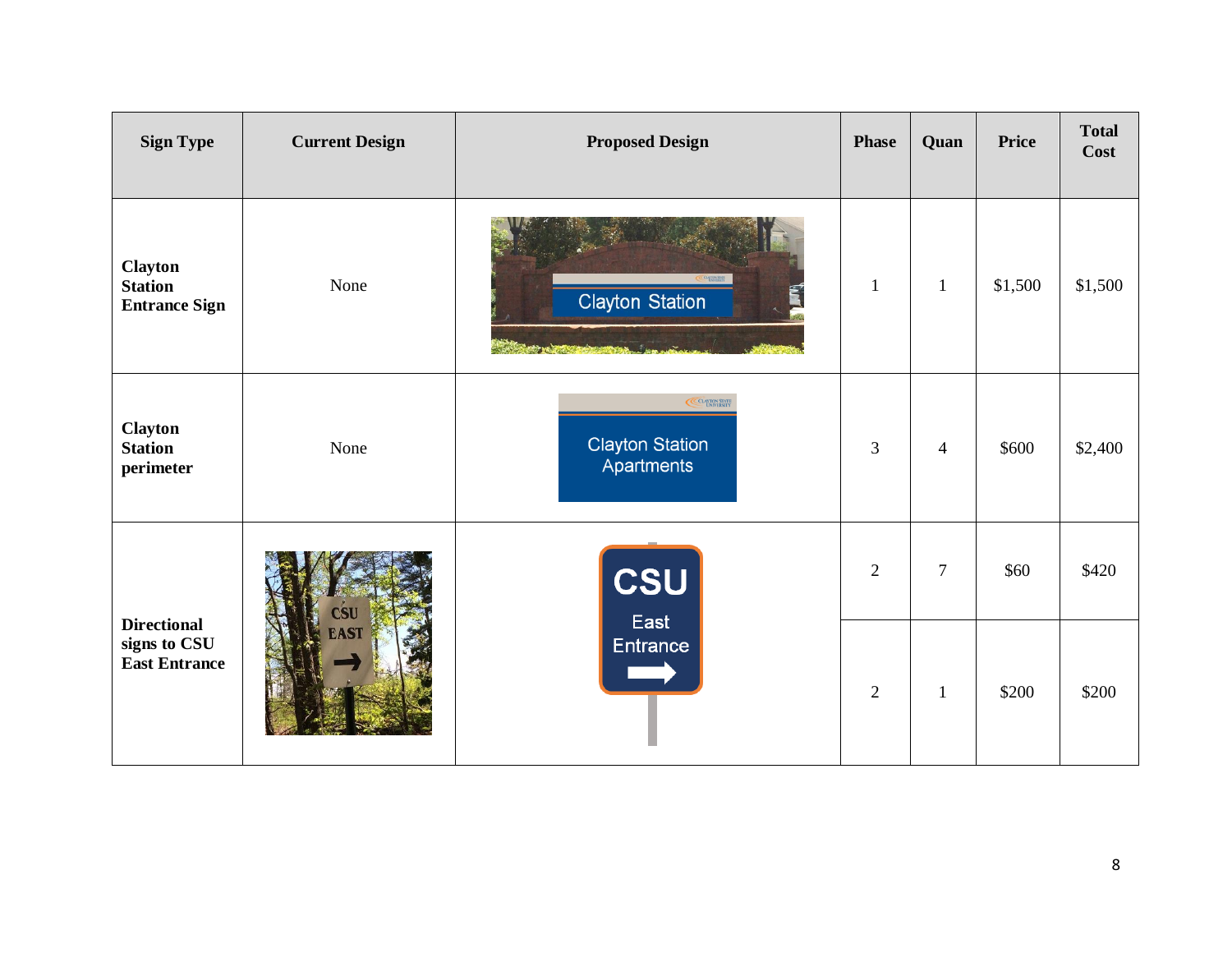| <b>Sign Type</b>                                                                  | <b>Current Design</b>                                                                                                                                           | <b>Proposed Design</b>                                                                    | <b>Phase</b>   | Quan         | <b>Price</b> | <b>Total</b><br><b>Cost</b> |
|-----------------------------------------------------------------------------------|-----------------------------------------------------------------------------------------------------------------------------------------------------------------|-------------------------------------------------------------------------------------------|----------------|--------------|--------------|-----------------------------|
| <b>Clayton State</b><br>University<br><b>East Entrance</b><br><b>Sign</b>         | <b>CLAYTON STATE</b><br>$\frac{1}{2}$ SCl $\bar{1}$ Trianges III. $\bar{1}$<br>$\bar{1}$ SCl $\bar{1}$ Marc $\bar{1}$ SCl $\bar{1}$<br><b>UNIVERSITY - EAST</b> | CLAYTON STATE<br><b>EAST</b><br>5823 Trammell Road<br>Morrow, GA 30260<br><b>ENTRANCE</b> | $\mathbf{1}$   | $\mathbf{1}$ | \$1,500      | \$1,500                     |
| <b>Lucy Huie</b><br><b>Vehicle</b><br><b>Direction Sign</b><br>(Tara Blvd)        | Clayton State University<br>Lucy Huie Hall<br>Film Studio<br>-                                                                                                  | No design change.                                                                         | $\overline{2}$ | $\mathbf{1}$ | \$800        | \$800                       |
| <b>Guard Station</b><br>visitor<br>assistance sign;<br><b>Open/Closed</b><br>sign | None                                                                                                                                                            | TBD                                                                                       | $\mathbf{1}$   | $\mathbf{1}$ | \$300        | \$300                       |
| <b>Guard Station</b><br>map box                                                   | None                                                                                                                                                            | TBD                                                                                       | $\mathbf{1}$   | $\mathbf{1}$ | \$200        | \$200                       |